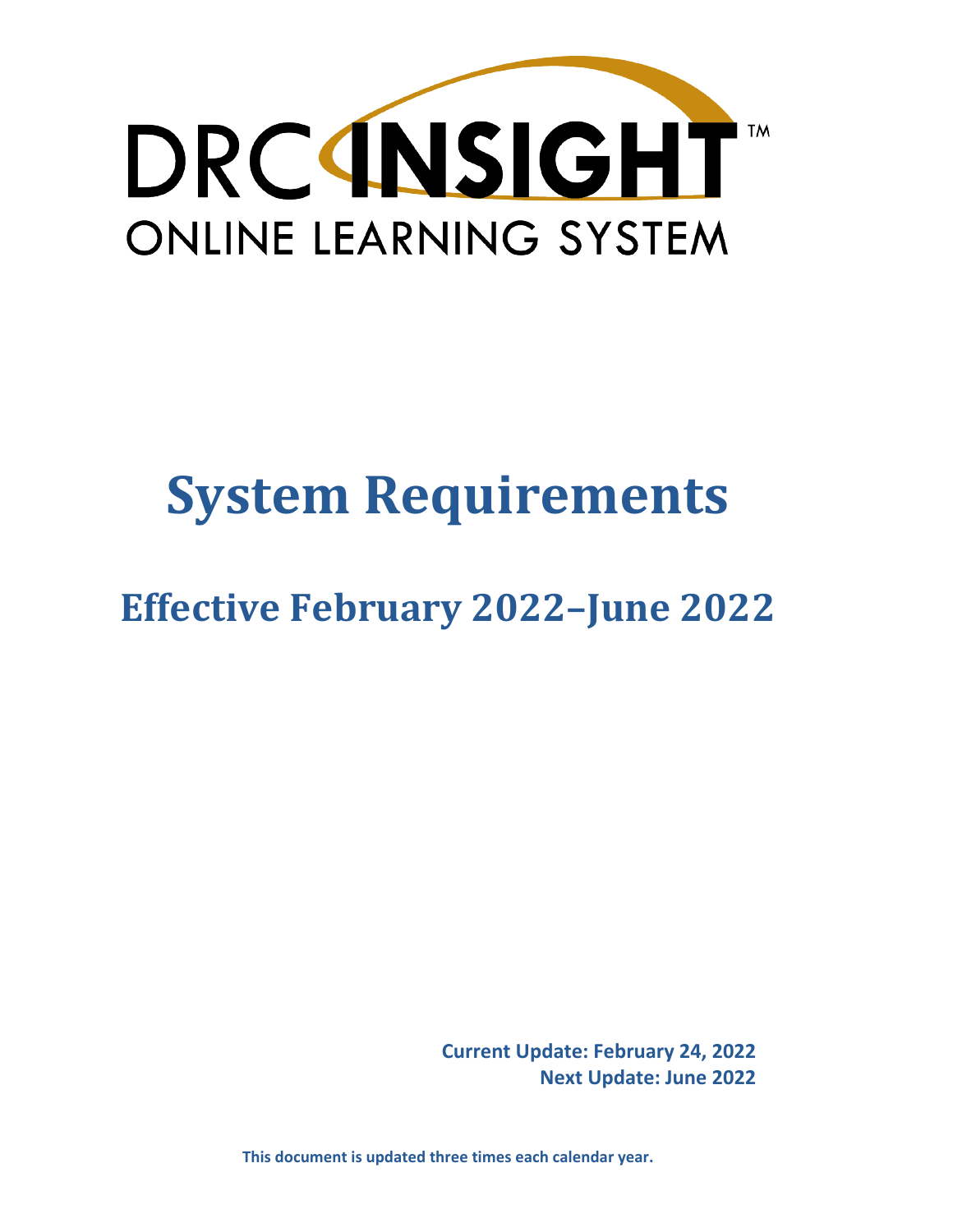## <span id="page-1-0"></span>**Table of Contents DRC INSIGHT System Requirements**

| <b>Table of Contents</b>                      | 2  |
|-----------------------------------------------|----|
| UPDATE: What's New, Ended, Ending and Coming  | 2  |
| <b>UPDATE: New or Changing DRC Technology</b> | 4  |
| Minimum vs. Recommended                       | 4  |
| DRC INSIGHT Testing Device Requirements       | 5  |
| DRC INSIGHT Testing Device Additional Notes   | 6  |
| <b>COS Service Device Requirements</b>        | 8  |
| DRC's Device Support Policy                   | 9  |
| DRC's Operating System Support Policy         | 10 |
| DRC's Operating System Version Support        | 11 |
| Trademarks                                    | 13 |

## <span id="page-1-1"></span>**UPDATE: What's New, Ended, Ending and Coming**

The following is an overview of upcoming changes to the hardware and software supported for DRC INSIGHT and/or COS Service Devices.

#### **Operating System Support**

#### **What's New**

No new operating systems anticipated.

#### **What's Ended**

#### **iPadOS 13**

Apple discontinued support of iPadOS 13 in the fall of 2021 with the introduction of iPadOS 15.

DRC's latest release of DRC INSIGHT Secure App v12 for iPadOS is not supported on iPadOS 13. DRC INSIGHT Secure App v11 is supported on iPadOS 13 as long as your COS Configuration does not have a COS Service Device, or if you have Content Hosting turned off so that content is delivered from DRC.

DRC moved iPadOS 13 with DRC INSIGHT Secure App v11 to End of Support at the end of November 2021.

#### **Windows 7**

As a reminder, Microsoft ended support for Windows 7 in January of 2020. DRC no longer supports or allows Windows 7 for testing.

#### **Ubuntu 16.04**

Support for Ubuntu 16.04 ended in April of 2021. DRC moved it to End of Support in June of 2021.

#### **What's Ending**

#### **macOS 10.14**

Apple discontinued support of macOS 10.14 in the fall of 2021 with the introduction of macOS 12. MacOS 10.14 was moved to Best Effort Support in November 2021 and will be moved to End of Support in June 2022.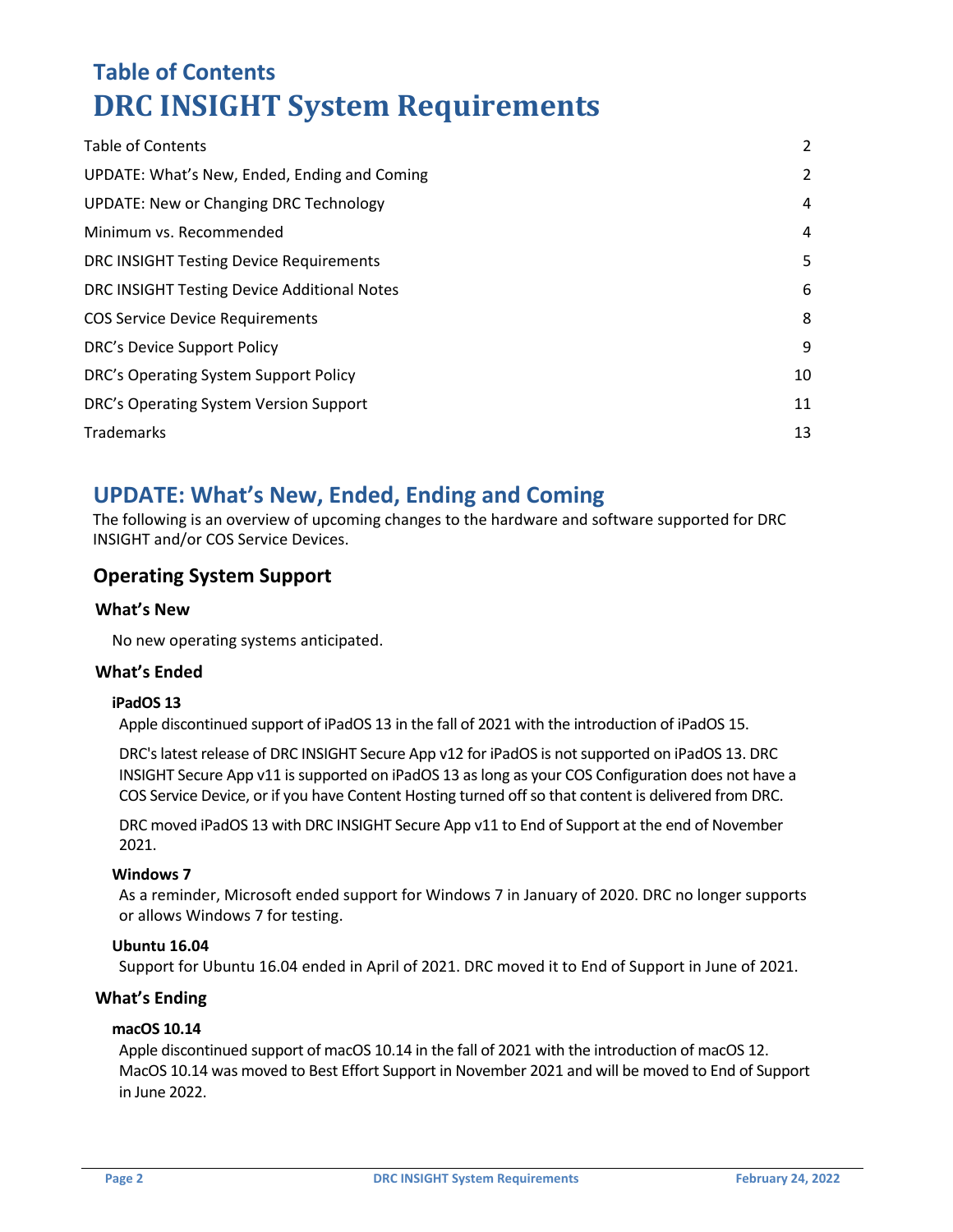#### **Windows 10 Versions 1507, 1607, 1809 and 2004**

Microsoft's support has ended, or will soon end, for Windows 10 versions 1507, 1607, 1809, and 2004. These Windows 10 versions were moved to Best Effort Support at the end of November 2021 and will be moved to End of Support at the end of June 2022.

**Note:** DRC does not offer support for Windows 10 versions under Microsoft's Long-Term Servicing Channel (LTSC).

#### **Windows 10 Version 1909**

Microsoft will discontinue support for Windows 10 version 1909 in May 2022. DRC will provide Best Effort Support for this version starting at the end of May 2022 and will move it to End of Support at the end of June 2022.

#### **What's Coming**

No new operating systems anticipated.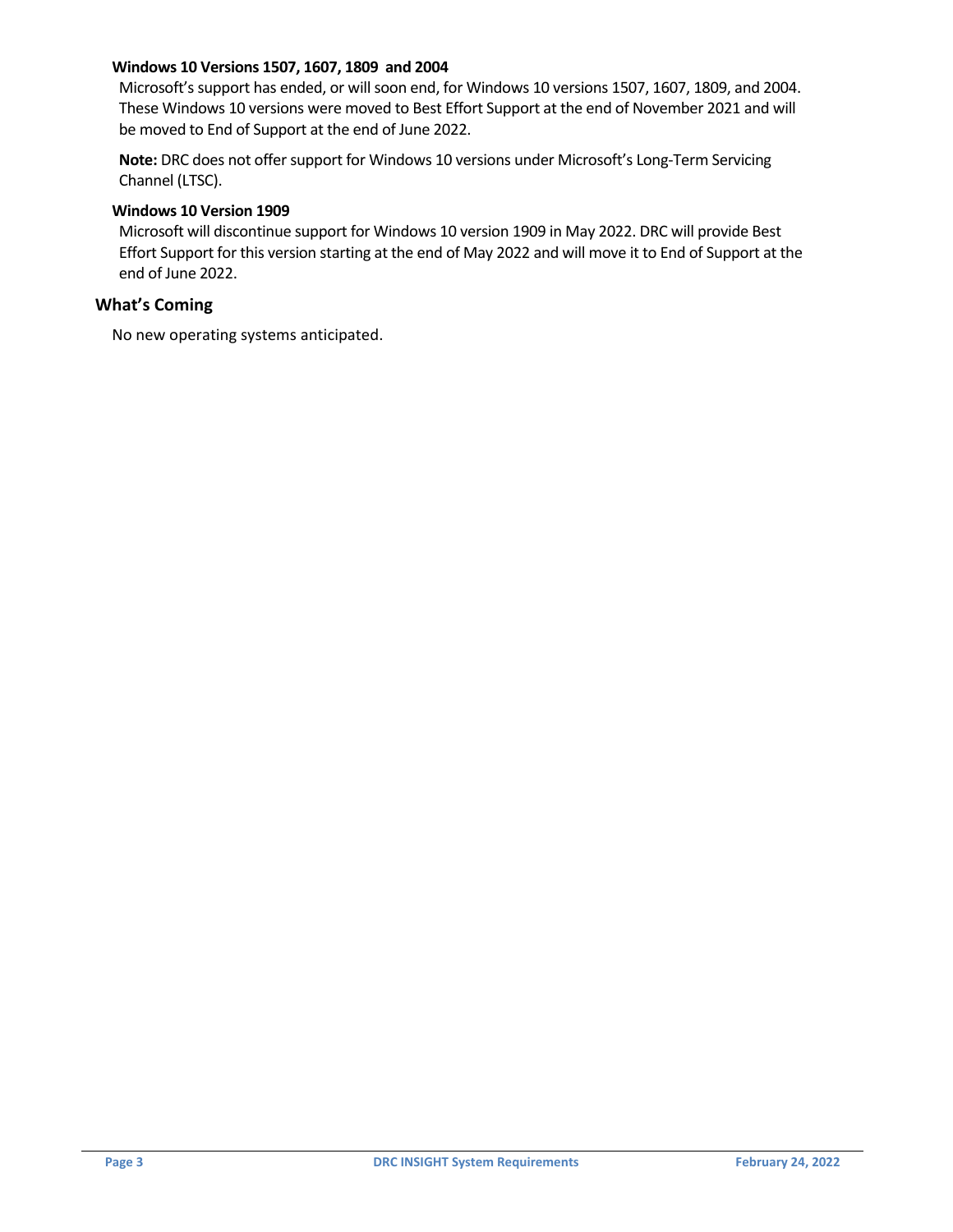#### **Device Support**

#### **What's New**

No additional new devices are anticipated.

#### **What's Ended**

#### **Windows 32-bit Devices**

Beginning in June 2021 DRC no longer supports or allows 32-bit versions of the Windows operating system.

#### **What's Ending**

No additional end-of-life devices are anticipated.

#### **What's Coming**

No additional new devices are anticipated.

### <span id="page-3-0"></span>**UPDATE: New or Changing DRC Technology**

The following is an overview of upcoming planned changes to DRC software and technology components.

#### **32-bit DRC INSIGHT Secure Browser for Windows no Longer Supported**

**Beginning in June of 2021,** DRC no longer supports or allows 32-bit versions of the DRC INSIGHT Secure Browser for Windows. Testing devices with the 32-bit version of the application in June of 2021 will not update. Sites will need to **uninstall** the 32-bit version and install the 64-bit version.

## **DRC INSIGHT Secure Browser for macOS Enhanced Ability to Secure Testing**

#### **Devices**

DRC plans to enable Apple's Automatic Assessment Configuration (AAC) feature that has been delayed to June of 2022. DRC will continue to work with Apple on defining and implementing their AAC capabilities. AAC will give the DRC INSIGHT Secure Browser for macOS access to more system features and provides additional capabilities to secure a testing device.

#### <span id="page-3-1"></span>**Minimum vs. Recommended**

Throughout this document, the Minimum level of requirements represents a low compliance threshold. For the best student testing experience, DRC advises using the Recommended level or above. The Recommended level is required for testing with accommodations such as Human Voice Audio (HVA), Text-To-Speech (TTS), and Video Sign Language (VSL).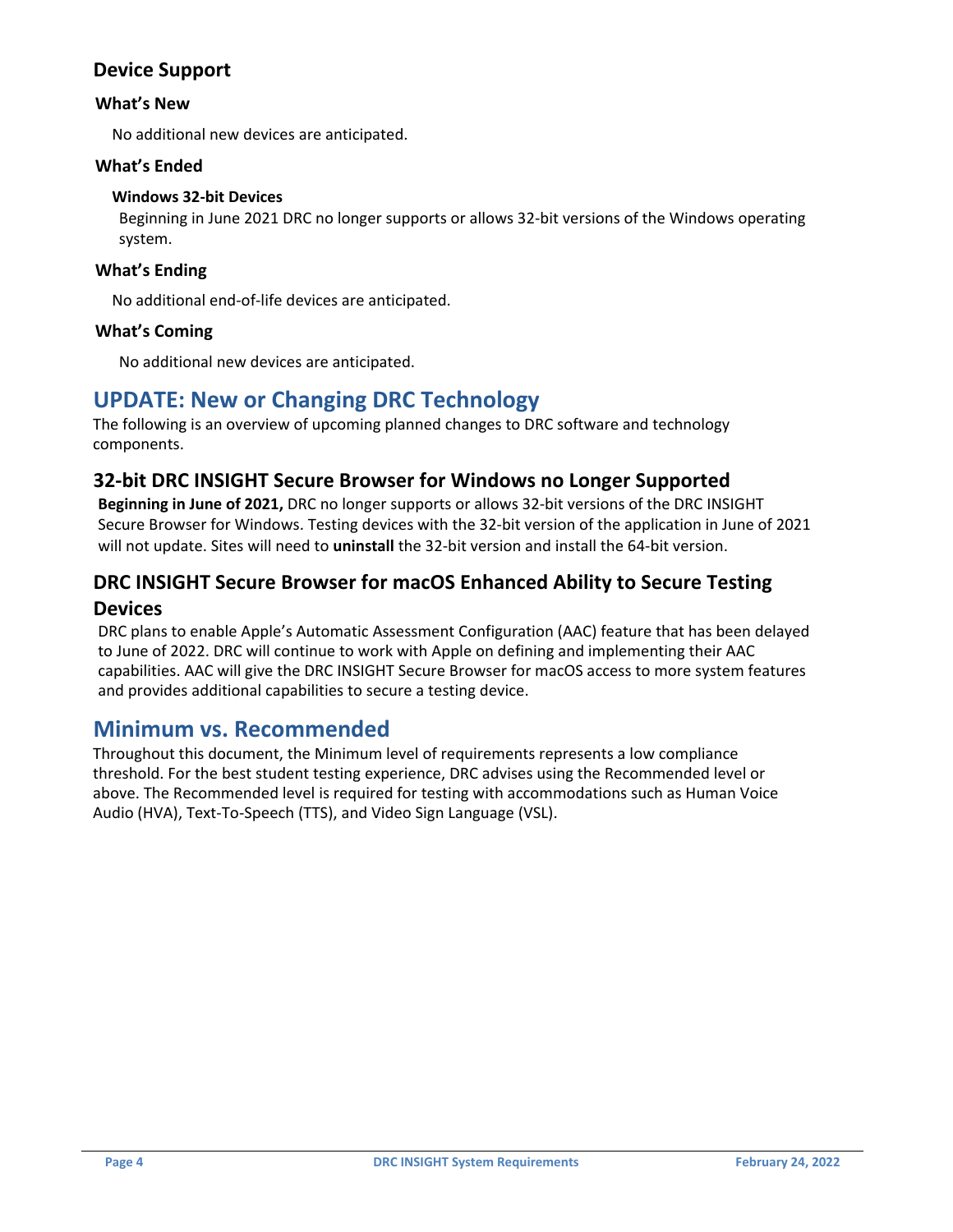## <span id="page-4-0"></span>**DRC INSIGHT Testing Device Requirements**

#### **Base Hardware Requirements**

These base hardware requirements apply to all device types and operating systems unless noted.

#### • **Processor**

- $\circ$  iPad N/A
- $\circ$  Minimum CPU benchmark rating of 600 $^*$
- $\circ$  Recommended CPU benchmark rating of 3000\* or higher
- **Available Memory** 
	- o Minimum 2 GB RAM
	- o Recommended 4 GB RAM or higher
- **Available Disk Space** 
	- o Minimum/Recommended 1 GB
- **Screen Size**  Required 9.5" or larger
- **Actual Screen Resolution** 1024 x 768 or better
- **Scale/Display Size**  100%
- **Network Connection**  Wired or wireless network connection 3 Mbps or better
- **Internet**  Required
- **Power Supply** 
	- $\circ$  Minimum Battery powered devices, a fully charged battery with a two-hour life
	- o Recommended Device plugged into a power supply

#### **Fully Supported Operating Systems and Device Types**

- **Windows**
	- o Both touch-screen and non-touch-screen devices
- **Chrome OS**
	- o Both touch-screen and non-touch-screen devices
- **iPadOS**
	- $\circ$  iPad (5<sup>th</sup>, 6<sup>th</sup>, 7<sup>th</sup>, 8<sup>th</sup> and 9<sup>th</sup> generation)
	- o iPad Air 2
	- $\circ$  iPad Air (3<sup>rd</sup> and 4<sup>th</sup> generation)
	- o iPad Pro 9.7-inch
	- o iPad Pro 10.5-inch
	- $\circ$  iPad Pro 11-inch (1<sup>st</sup>, 2<sup>nd</sup> and 3<sup>rd</sup> generation)
	- $\circ$  iPad Pro 12.9-inch (1<sup>st</sup>, 2<sup>nd</sup>, 3<sup>rd</sup>, 4<sup>th</sup> and 5<sup>th</sup> generation) **Note**: iPad mini devices are **not** supported.
- **macOS**
	- o Non-touch screen devices only
- **Linux**
	- o Non-touch screen devices only

**\***A processor's CPU benchmark rating is based on a common set of factors used by PassMark Software to assess relative processor performance. Processors with the same CPU benchmark rating will perform at relatively the same level.

- Use the link **[www.cpubenchmark.net/cpu\\_list.php](https://www.cpubenchmark.net/cpu_list.php)** for a searchable list of processors with their benchmark ratings and other information.
- To determine processor capability on a Mac Device, Open a Terminal Window and run the following command: *sysctl machdep.cpu.brand\_string*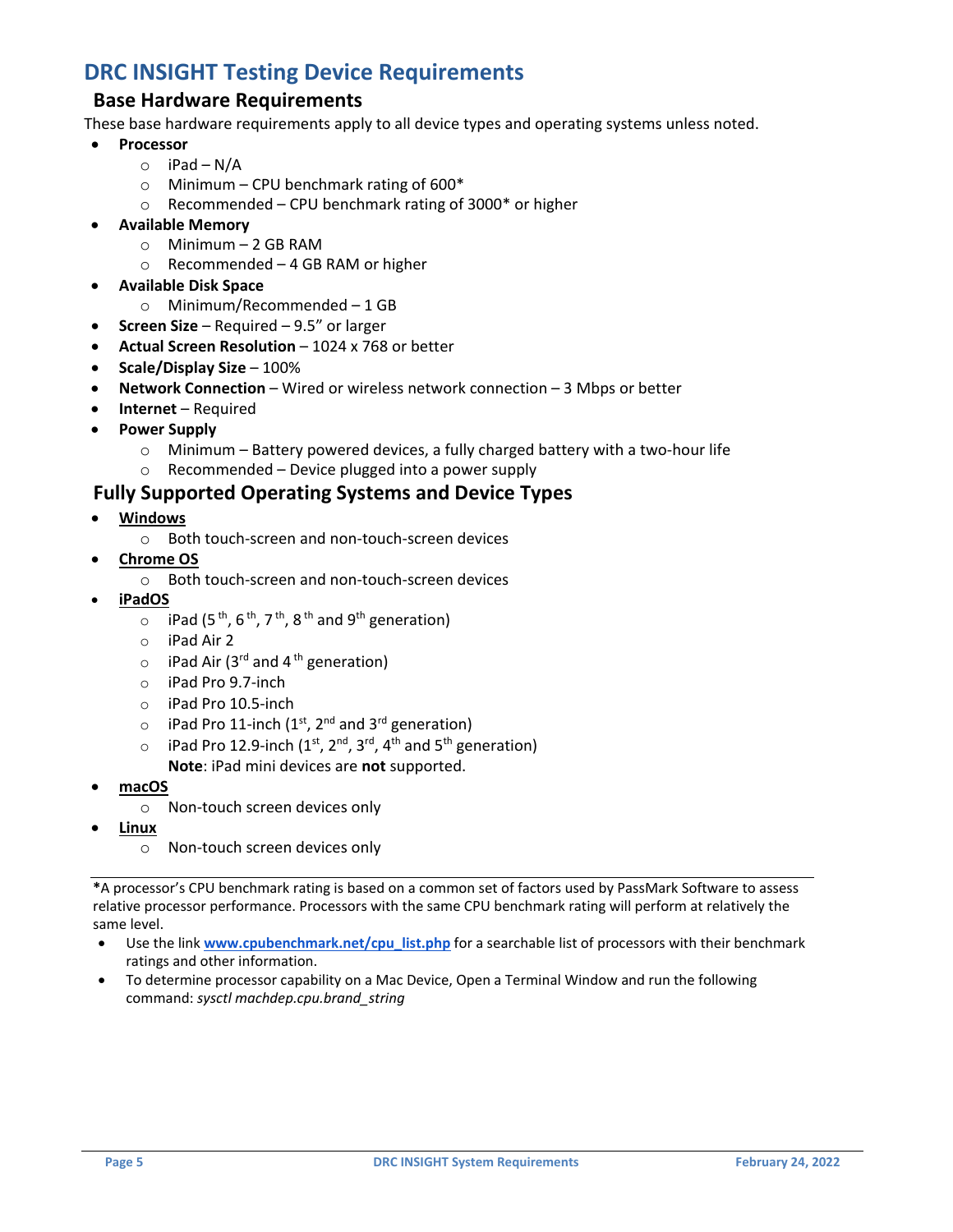#### **Supported Accessories**

- Mouse
- English language keyboard (internal and external, wired and wireless)
- Touchpad
- Headphones
- Microphone earphones
- Earbuds
- Stylus for touch devices
- Other input devices as supported for accommodations (determined in conjunction with each state department of education).

**Note**: The input device must allow students to select and deselect; drag items; highlight text, objects, and areas; enter letters, numbers, and symbols; use the Shift, Tab, Return, Delete, and Backspace keys.

#### **Unsupported Accessories**

• Smart Board interfaces

## <span id="page-5-0"></span>**DRC INSIGHT Testing Device Additional Notes**

#### **Wi-Fi Recommendations**

When testing using a wireless network, DRC recommends a wireless site survey be completed to ensure that there is enough unobstructed wireless coverage in testing areas. This survey should address coverage and verify that the anticipated number of testers can take the test in the same area of the building at one time (device density).

The survey should also verify that there is adequate Local Area Network (LAN), Wide Area Network (WAN), and Internet bandwidth to support the number of testers expected to be testing at the same time. And, it should account for other traffic in the building that will be occurring at the time of testing.

#### **Windows and Chrome OS Touch-Screen Devices**

Device manufacturers use different methods to implement touch-enabled screens for their devices. DRC verifies DRC INSIGHT on manufacturers' touch devices commonly used in educational settings.

#### **Scale and Display Settings**

All operating systems allow for some level of customized display scaling that adjusts the size of what is displayed on the screen. This results in allowing the screen to mimic a different screen resolution. Given the large number of screen resolution variations this can result in, DRC recommends that display setting be set to the device's default display resolution and that the scaling or display setting be set to 100%. This will reduce the chance of any distortion or mis-rendering of questions during an assessment.

To ensure testing content displays correctly, DRC recommends using the following device scale and/or display settings:

- Windows and Chrome OS 100%
- macOS Default
- iPadOS Standard

#### **Windows 10 High Contrast Mode**

High contrast mode for Windows 10 devices should be disabled during testing. If high contrast mode is not disabled, function keys may appear invisible in the DRC INSIGHT Secure App.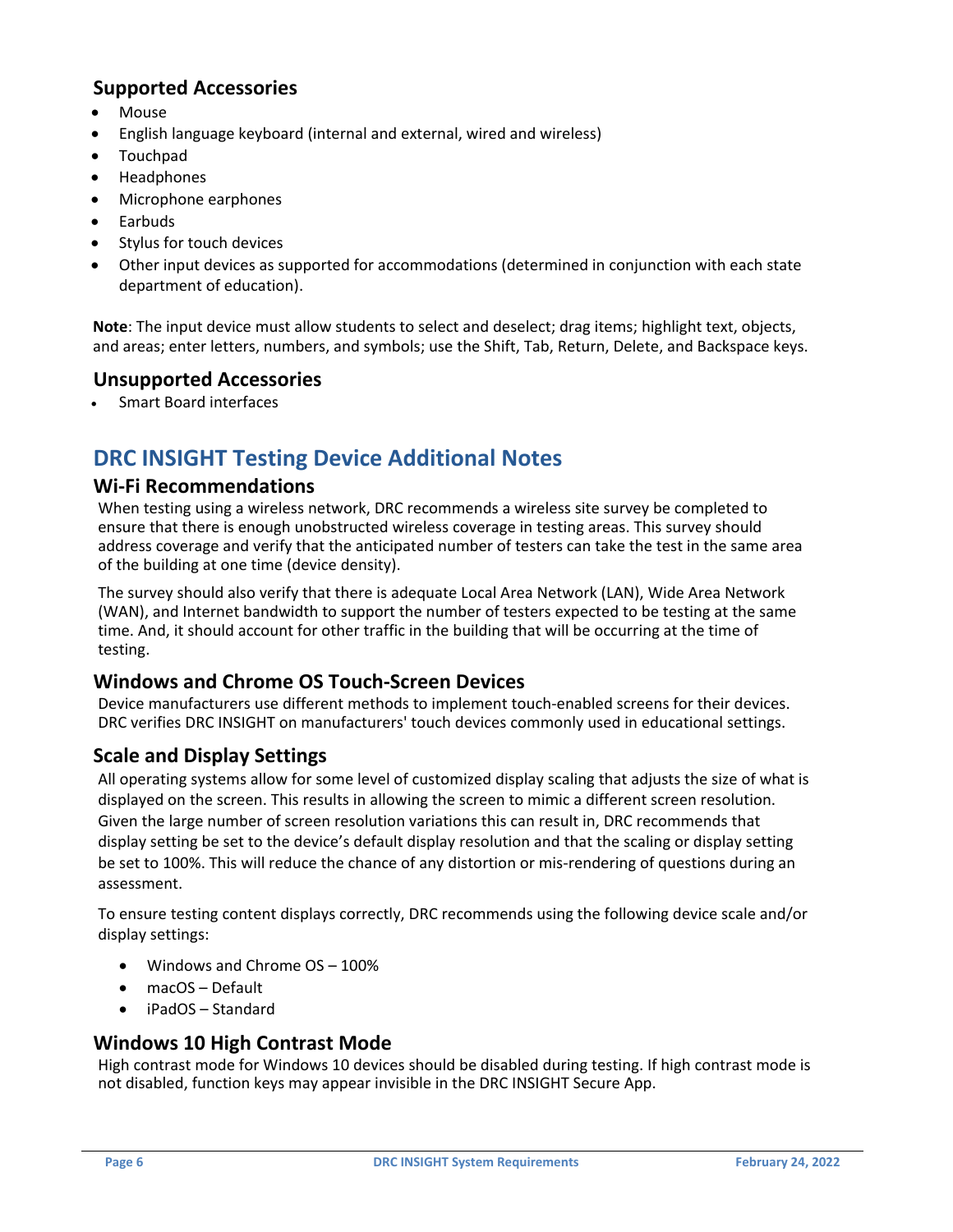#### **Neverware CloudReady and DRC INSIGHT—PCs and MACs to Chromebooks**

CloudReady from Neverware is a reduced-feature Chrome operating system that runs on older PC and MAC hardware with limited resources. DRC and Neverware have tested CloudReady and have confirmed that it meets the requirements for testing. Sites will need to partner with Neverware for this solution.

Neverware and DRC offer full support for CloudReady for testing with DRC INSIGHT on testing devices that meet the DRC Chrome OS system requirements. Sites using CloudReady should follow the Chrome OS installation instructions.

#### **Tablet/Netbook/Chrome Devices**

Because tablet/Netbook/Chrome devices are not easily configurable for additional memory and storage (disk space) upgrades, DRC recommends that these devices be streamlined for the DRC INSIGHT Secure App.

DRC recommends all applications and features that are unnecessary for testing be removed, turned off, or disabled to ensure that the maximum amount of device memory is available for testing. This includes services such as Bluetooth (unless a Bluetooth keyboard or mouse is needed), GPS, and power-saving modes that reduce performance to maximize battery life. DRC also recommends rebooting these devices before testing. These activities help free available memory. Devices that lack enough memory may experience issues.

#### **Online Tools Training/Practice Test**

On Windows, macOS, Chrome OS, or Linux devices, Online Tools Training (OTT)/Practice Tests must be taken using either the DRC INSIGHT Secure Application or a Google Chrome browser. On iPad devices, they must be taken using either the DRC INSIGHT Secure App for iPad or a Safari browser.

#### **IPA Software**

Intelligent personal assistant (IPA) software, such as Siri for iPadOS and macOS, or Cortana for Windows 10, should be disabled during testing for the appropriate devices. In some cases, this functionality can be disabled automatically using administrator controls such as Mobile Device Management (MDM) software.

If IPA software is not disabled, the testing site is responsible for ensuring the security and integrity of the test by actively monitoring that students are not using this capability during the test.

#### **Microsoft Teams App**

The Microsoft Teams App should be disabled during testing for the appropriate devices. This functionality can be disabled by managing the deployment/installation of the testing device's Microsoft suite or refer to the "Use Group Policy to prevent Microsoft Teams from starting automatically after installation" section in the "*[Deploy Microsoft Teams with Microsoft 365 Apps](https://urldefense.proofpoint.com/v2/url?u=https-3A__docs.microsoft.com_en-2Dus_deployoffice_teams-2Dinstall&d=DwMCAw&c=8zrWcxohc8EScTghaWfhULjPi_iW3pFnOBrhZAw_16M&r=14ANI2l60ZByDiye-c2id_GdZFMsPr3L_PWJKS4kCoo&m=MJ-yjmA7HEK7MZoP3HauLIh6fLwtDVtLJNF6dkI9J8k&s=1MAv9eOHzCFNK4nstVuP_LT7dkFviEGT3s_h8A6fWjE&e=)*" guide to learn more about how Microsoft recommends disabling Microsoft Teams.

If the Microsoft Teams App is not disabled, the testing site is responsible for ensuring the security and integrity of the test by actively monitoring that students are not using this capability during the test.

#### **Collaboration Tools**

DRC recommends disabling collaboration tools like Google Chat, Google Meet, Zoom, and WebEx before testing.

#### **Automatic Operating System Updates and Other Background Processes**

Some operating system vendors have policies where updates are automatically applied in the background. Update processes running in the background on testing devices consume CPU and memory and can affect the testing experience. For example, audio playback may be choppy and Speaking test responses may be distorted. To avoid this situation, verify that no background processes are running on testing devices during testing. Also, if a testing device is set to accept updates automatically, verify that it has the most current DRC-supported version already installed *before* the test session starts.

#### **Accommodations**

DRC strongly recommends that tests with the Text-to-Speech (TTS), Human Voice Audio (HVA) or Video Sign Language (VSL) accommodations be administered with a COS Service Device.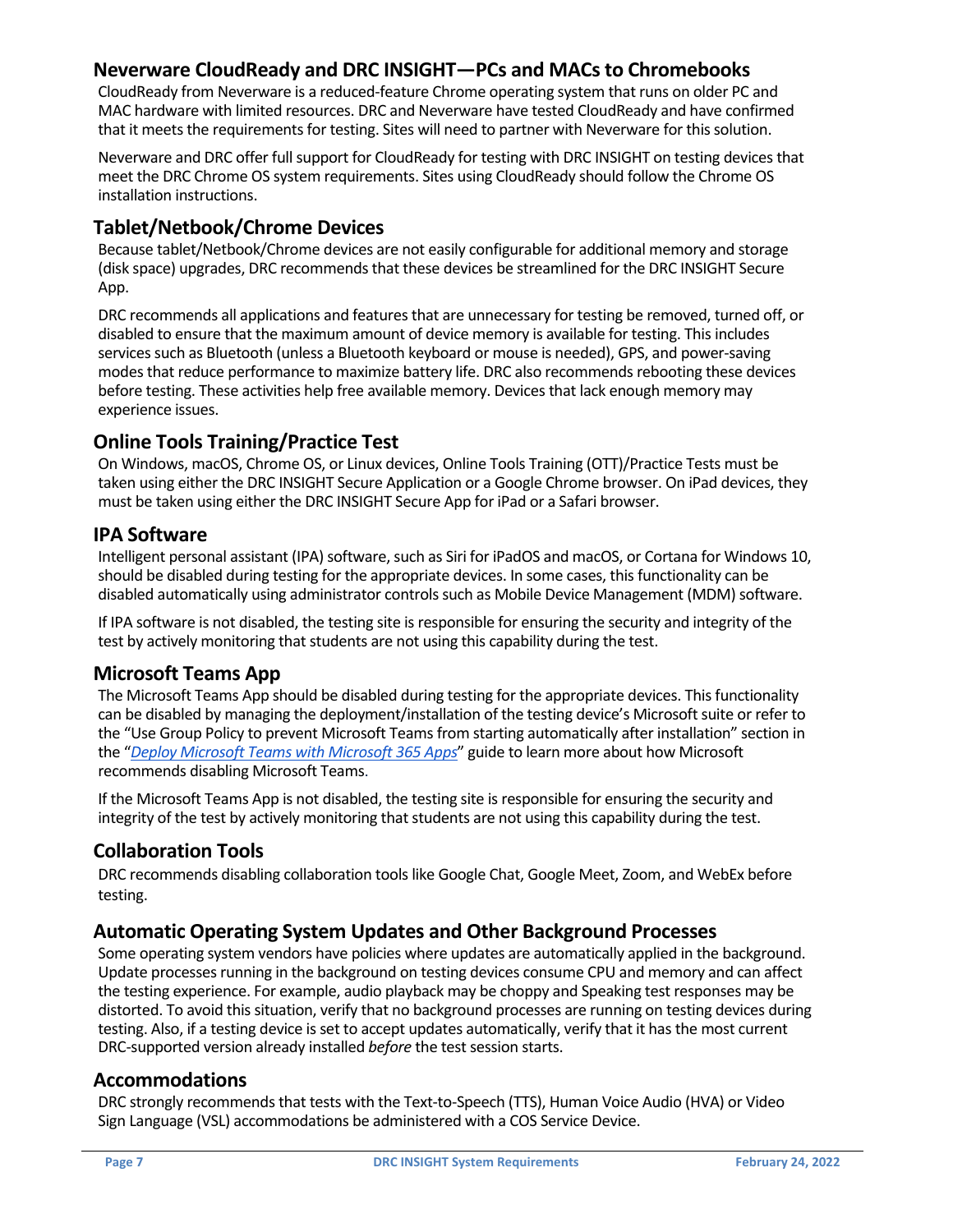## <span id="page-7-0"></span>**COS Service Device Requirements**

#### **Base Hardware Requirements**

These base hardware requirements apply to all device types and operating systems.

- **Processor** 
	- o CPU benchmark rating of 3000 or higher\*
- **Available Memory** 
	- o 4 GB RAM or higher
- **Available Disk Space**
	- o Minimum 10 GB
	- $\circ$  Recommended 20 GB or more
- **Network** 
	- $\circ$  A COS Service Device should be connected to the network through a wired connection.

#### **Operating System Requirements**

- COS Service Device software is supported on the following operating systems:
	- o 64-bit Windows
	- o 64-bit macOS
	- o 64-bit Linux
- COS Service Device software **cannot** be installed on an iPadOS or Chrome OS device.

**Note**: iPadOS and Chrome OS testing devices that have the DRC INSIGHT Secure App installed on them can be associated with any COS Service Device, regardless of its operating system. For example, an iPad or Chromebook testing device can connect to a Windows, Mac, or Linux COS Service Device.

#### **Examples of COS Service Device Configurations**

The following table lists **examples** of device processor and memory configurations for a COS Service Device to support various numbers of concurrent testers.

Note that testing sites are **not limited to these configurations**—they are listed to provide guidance regarding the scalability of COS Service Devices.

The table also lists the available shared network bandwidth required based on the number of concurrent testers. Shared bandwidth includes the Local Area Network (LAN), Wide Area Network (WAN), and Internet Service Provider (ISP) bandwidth. The bandwidth for each network segment should meet or exceed the minimum bandwidth listed in the last column of the table.

Shared bandwidth *does not include* the minimum bandwidth from the testing device to the network because that bandwidth is not shared by other testing devices. The minimum bandwidth from the testing device to the network is about 3-5 Mbps.

| <b>Number of</b><br><b>Concurrent Testers</b> | Processor*                                | <b>Available</b><br><b>Memory</b> | <b>Minimum Available Shared Network</b><br><b>Bandwidth for Top End of Concurrent</b><br><b>Testers Range</b> |
|-----------------------------------------------|-------------------------------------------|-----------------------------------|---------------------------------------------------------------------------------------------------------------|
| Up to $100$                                   | A CPU benchmark rating of 3000 or higher  | 4 GB RAM                          | 100 Mbps                                                                                                      |
| Up to 200                                     | A CPU benchmark rating of 4000 or higher  | 4 GB RAM                          | 150 Mbps                                                                                                      |
| Up to $300$                                   | A CPU benchmark rating of 6000 or higher  | 4 GB RAM                          | 200 Mbps                                                                                                      |
| Up to 500                                     | A CPU benchmark rating of 8000 or higher  | 4 GB RAM                          | 400 Mbps                                                                                                      |
| Up to 750                                     | A CPU benchmark rating of 12000 or higher | 8 GB RAM                          | 600 Mbps                                                                                                      |

*Table 1 Listing of examples of device processor and memory configuration for a COS Service Device to support various numbers of concurrent testers.*

**\***A processor's CPU benchmark rating is based on a common set of factors used by PassMark Software to assess relative processor performance. Processors with the same CPU benchmark rating will perform at relatively the same level.

- Use the link **[www.cpubenchmark.net/cpu\\_list.php](https://www.cpubenchmark.net/cpu_list.php)** for a searchable list of processors with their benchmark ratings and other information.
- To determine processor capability on a Mac Device, open Terminal Window and run the following command: *sysctl machdep.cpu.brand\_string*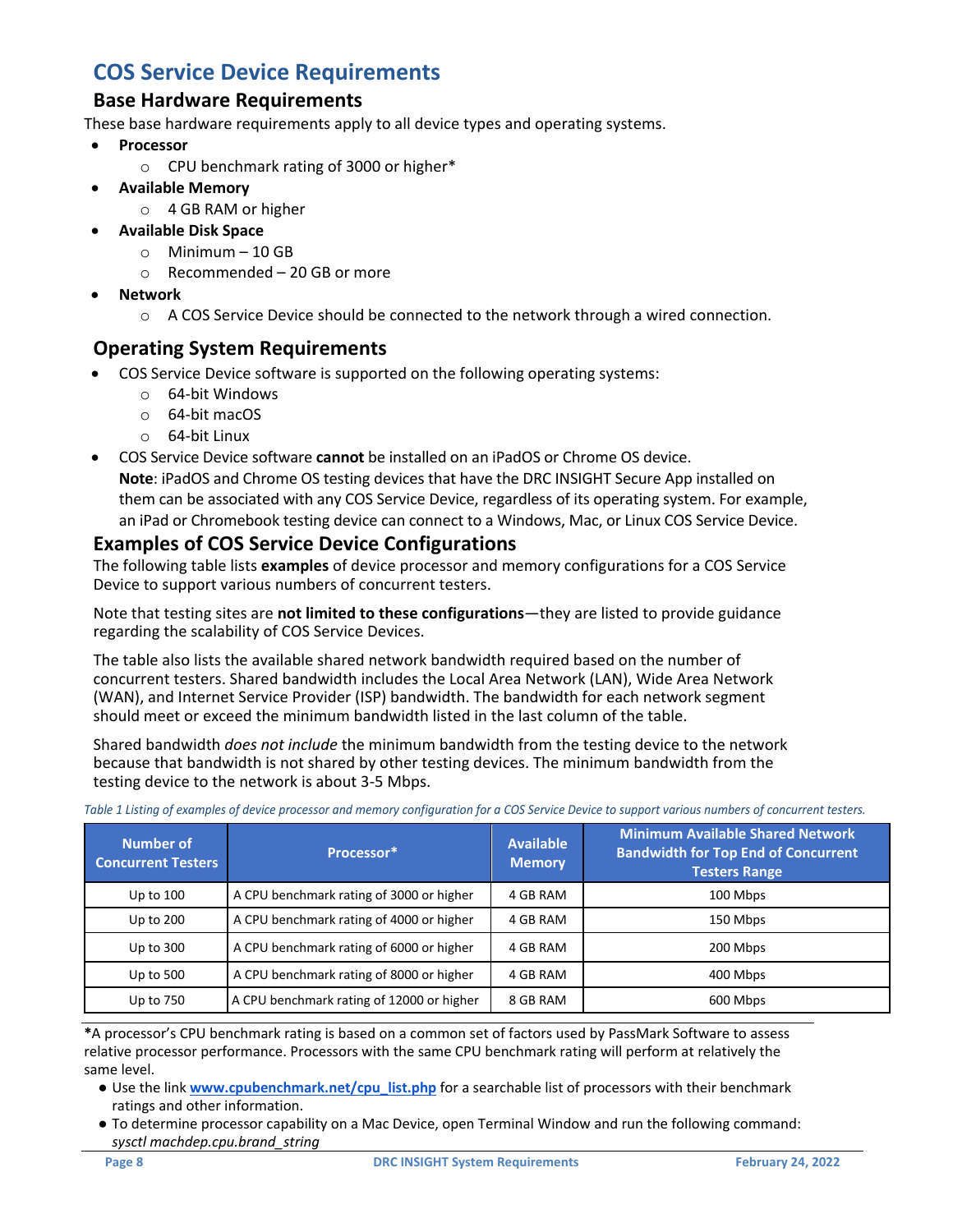## <span id="page-8-0"></span>**DRC's Device Support Policy**

#### **Device Categories**

DRC's approach is to support our software on the devices most commonly used in the classroom. DRC's device support policy for these devices considers three factors:

- 1. Does the device's specification meet DRC's system requirements?
- 2. Is the device running a DRC supported operating system version?
- 3. Does the vendor support the device? (This question mainly applies to iPads and Chrome OS devices.)

When the answer to all these questions is yes, DRC will provide Full Support for the device. In other words, Full Support is provided for DRC software on vendor-supported devices that meet DRC's device requirements and that are running under a supported operating system.

When a vendor ends support for a device, the device will no longer receive necessary security and functionality upgrades. This can compromise DRC's ability to create a secure testing environment and may impact DRC's software ability to function properly if the device does not support functionality DRC software requires. After the vendor ends support, DRC will provide Best Effort Support for a short period before also ending support.

Currently, vendor device support affects mainly Apple's iPad devices and devices running Google's Chrome OS.

#### **Apple iPad Devices**

When an Apple iPad model no longer has an Apple supported operating system version these devices are considered unsupported by Apple. Because Apple no longer supports the device, DRC is unable to offer support and recommends these iPad devices not be used for DRC INSIGHT online testing.

#### **Google Chrome OS Devices**

Each Google Chrome OS device has an Auto Update Expiration (AUE) date. Before reaching this date, the device automatically receives new software updates from Google. As Google's Auto Update policy for Chrome OS devices states,

*Chrome devices receive automatic updates regularly that enhance both the device itself and the software on the device. …However, end-to-end updates for all our devices to ensure the highest levels of security requires dependencies on many thirdparty hardware and software providers so we cannot indefinitely ensure that older Chrome devices will receive updates to enable new OS and browser features.*

Google bases Chrome OS device's AUE date on the model's first production date, **not** the date the device was purchased. This is typically 5-6 years after the model's first production release. When a device reaches its AUE date, Google considers the device obsolete, software updates from Google are no longer guaranteed, the device may not receive necessary security and functionality upgrades, and Google suspends the ability to manage it using the Google Management Console.

To determine the AUE date for a Chrome device, use the following link to Google's Auto Update policy and the list of Chrome devices with their AUE dates: [support.google.com/chrome/a/answer/6220366.](https://support.google.com/chrome/a/answer/6220366)

DRC will offer Best Effort Support for unmanaged Chrome devices (the DRC INSIGHT Secure Chrome App was manually installed) that meet the system device and supported operating system requirements.

Even if the device still has a supported version of Chrome OS, DRC recommends replacing any Chrome devices that have reached or will reach their AUE date within the school year.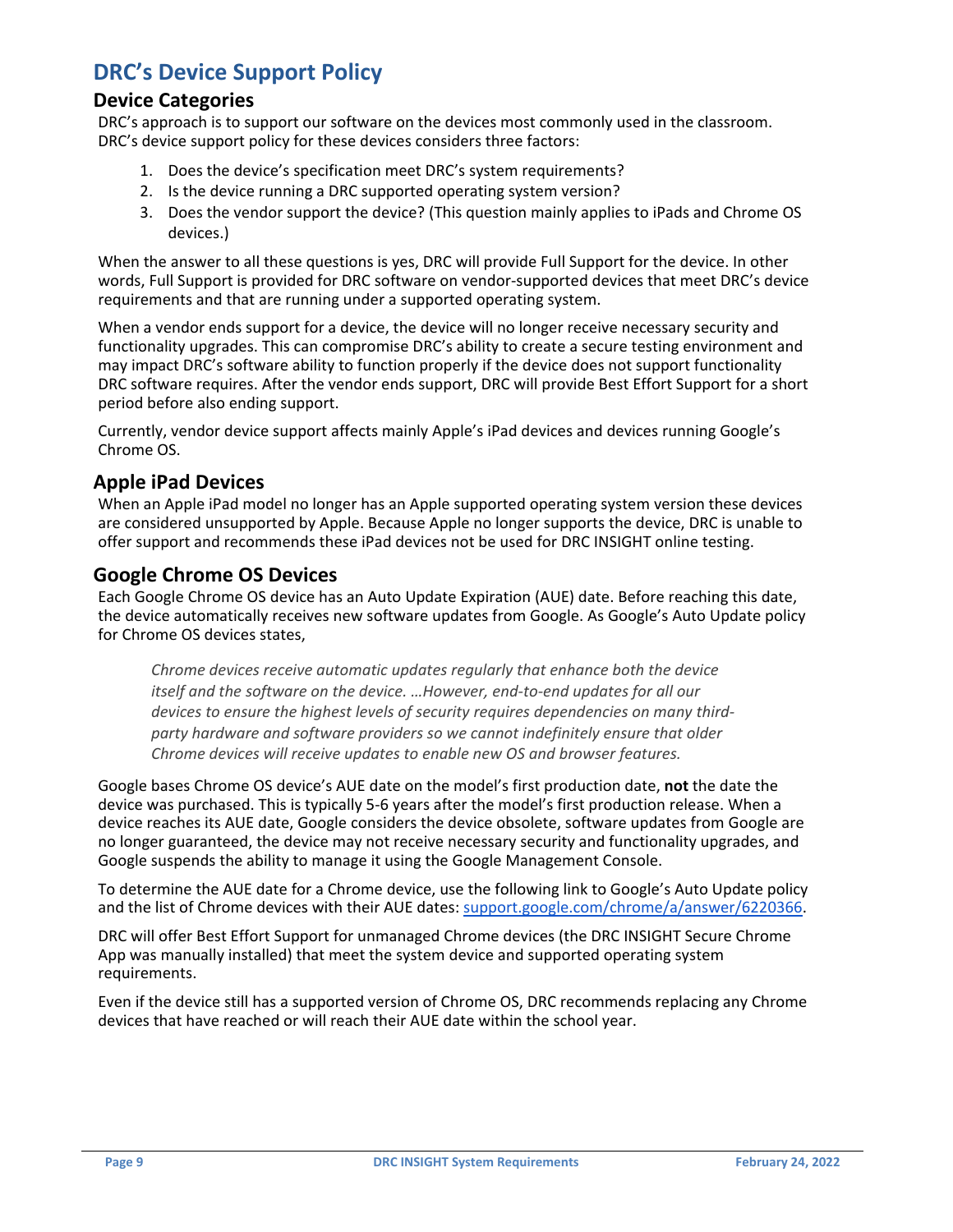## <span id="page-9-0"></span>**DRC's Operating System Support Policy**

When a software vendor ends support for an operating system (or level), they discontinue free security updates for that software. This can present large and immediate security and support risks to the software's users and potentially compromise DRC's ability to create a secure testing environment. As a result, DRC strongly recommends that all clients use fully supported versions of operating systems.

#### **Support Timeline**



To accomplish the dual goals of minimizing security risks to DRC clients while making necessary software changes, DRC has established a multi-phase support timeline for the transition from an unsupported operating system or level to a supported operating system or level.

**Note:** DRC assumes no responsibility or liability for software transition processes at testing sites.

#### **Prerelease**

DRC works with operating system vendors to test our software in each vendor's beta channel as they develop enhancements to the operating systems and before they are released to the public.

#### **Phases 1 and 3: Best Effort Support**

The DRC Support team will help troubleshoot issues reported concerning the operating system or level and DRC software applications as best we can, but DRC cannot guarantee a resolution.

If a problem is uncovered, DRC Support will report the issue to DRC Development. Again, we cannot guarantee a fix, software update, or resolution timeline for software fixes or updates. If DRC determines that an issue is related to a client's network, hardware, or third-party software, the client must obtain support directly from the software vendor or the hardware manufacturer.

#### **Best Effort Support occurs at both ends of the software lifecycle.**

- Phase 1: After DRC software testing begins and before the software is fully supported by DRC. DRC offers Best Effort Support for any new version of a supported operating system (OS) product within 30 days of public availability of the OS product version, or by the next planned common or client-specific release date of the DRC application, whichever duration is greater.
- *Phase 3: After the software is no longer supported by the vendor and before the end of DRC support.* Once the OS product version has reached the end of vendor support, DRC offers Best Effort Support until the next planned common or client-specific release date of the DRC application, at which point it is restricted from use unless DRC chooses to extend support.

#### **Phase 2: Fully Supported**

Operating system versions on the DRC Fully Supported operating system list have been verified by DRC. DRC supports major versions that are publicly supported by the product vendor and minor versions of the product when DRC deems necessary. Any new version of a supported OS product will be Fully Supported by all DRC applications within 90 days of public availability of the version of the OS product, or by the next planned common or client-specific release date of the DRC application, whichever duration is greater.

#### **Phase 4: End of Support**

Operating system versions on the DRC End of Support list, or that are not listed under Fully Supported or Best Effort Support, are blocked from running DRC software applications.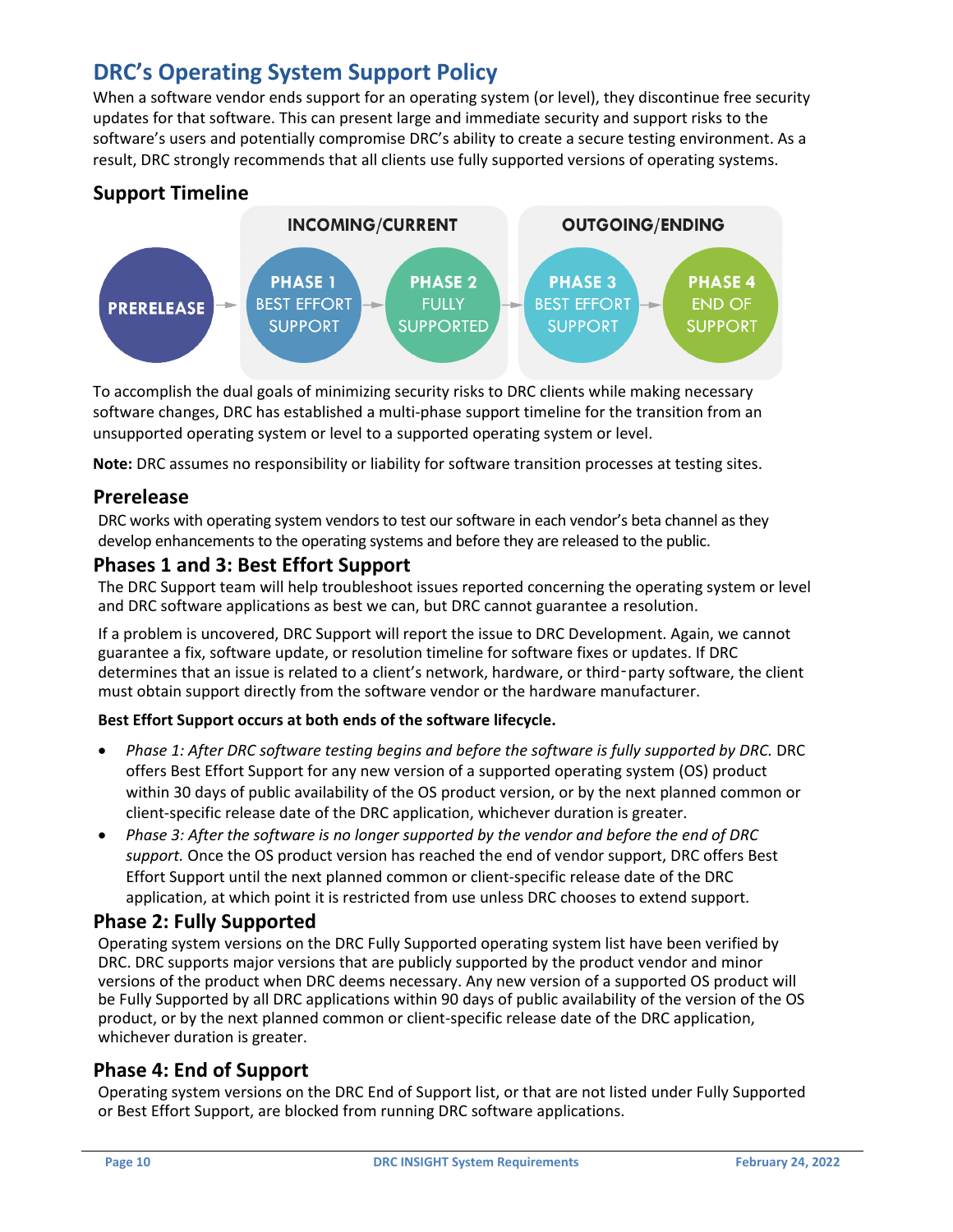## <span id="page-10-0"></span>**DRC's Operating System Version Support**

#### **Phase 1 Best Effort Support**

The operating systems listed below are included in Phase 1: Best Effort Support.

• No new operating systems anticipated

#### **Phase 2: Fully Supported**

Unless otherwise stated, the most **current version** of the operating systems listed below are included in Phase 2: Fully Supported.

#### **Windows (1)(2)**

- Windows 8.1
- Windows 10 Semi-Annual Channel servicing options (3)(4) ▪ Versions 1909, 20H2, 21H1, and 21H2
- Windows 10 in S mode
- Windows 11
- Windows Server 2012 R2
- Windows Server 2016
- Windows Server 2019
- Windows Server 2022

#### **iPadOS (5)**

- iPadOS 14.x
- iPadOS 15.x

#### **Chrome OS**

• Chrome OS current stable channel (6)(7)(8)

#### **macOS**

- macOS 10.15
- macOS 11.x
- macOS 12

#### **Linux**

- Ubuntu 18.04, LTS version with Gnome Shell
- Ubuntu 20.04 LTS version with Gnome Shell

#### **Phase 3: Best Effort Support**

The operating systems listed below are included in Phase 3: Best Effort Support.

- Windows 10 version 1507, 1607, 1809 and 2004
- Windows 10 version 1909 effective at the end of May 2022
- macOS 10.14
- Ubuntu 21.1 version with Gnome Shell

#### **Phase 4: End of Support**

The operating systems listed below are included in Phase 4: End of Support.

- Ubuntu 16.04, LTS version, with 64-bit Gnome 3.4, Unity Shell
- iPadOS 13.x
- macOS 10.14 effective in June of 2022
- Windows 10
	- o Version 1507, 1607, 1809, 1909 and 2004 effective June 2022
	- o Versions 1803 and 1903 ended in July of 2021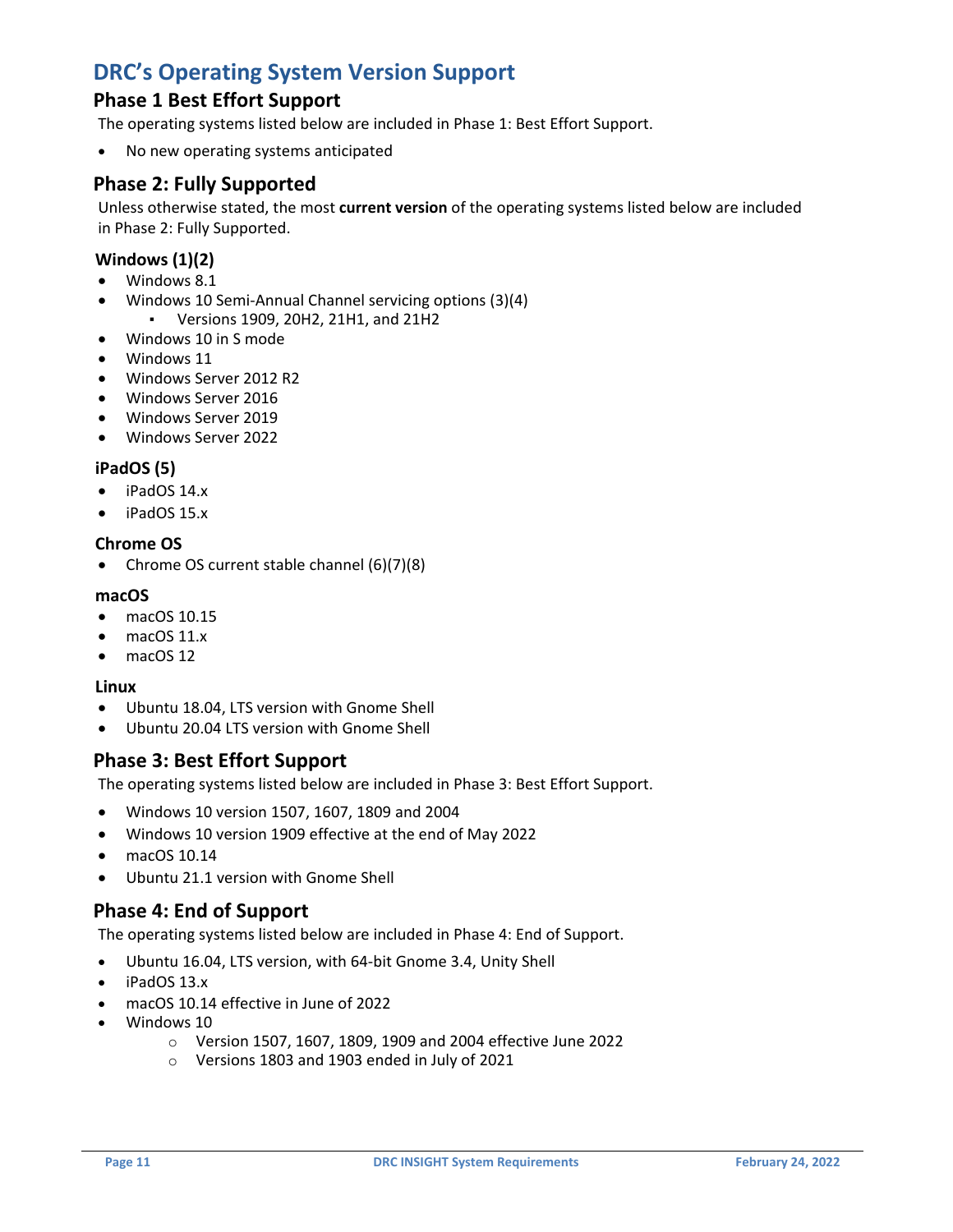#### **Operating System Notes**

**Note**: Mac and Linux server software are not supported.

**Note**: DRC recommends using operating system levels that are Fully Supported. When End of Support occurs during a typical testing cycle, DRC will continue to provide Best Effort Support until the testing cycle ends. DRC recommends that sites upgrade to a fully supported level before the testing cycle begins.

- (1) DRC does not offer support for Windows versions under Microsoft's Long-Term Servicing Channel (LTSC).
- (2) DRC does not support high contrast mode for Windows Devices.
- (3) DRC fully supports the most recent version of Windows 10 available for the Semi-Annual Channel servicing options within 90 days of public availability of the new version. DRC will offer Best Effort support for previous versions of Windows 10 available for the Semi-Annual Channel servicing options that Microsoft maintains support for with servicing updates. For details, see the Microsoft Windows 10 version support website and [support.microsoft.com/en-us/help/13853/windows](https://support.microsoft.com/en-us/help/13853/windows-lifecycle-fact-sheet)[lifecycle-fact-sheet.](https://support.microsoft.com/en-us/help/13853/windows-lifecycle-fact-sheet)
- (4) DRC currently supports the Home, Pro, Enterprise, and Education editions of Windows 10.
- (5) [See iPadOS Support](https://support.microsoft.com/en-us/help/13853/windows-lifecycle-fact-sheet) section below
- (6) See Chrome OS Support section below.
- (7) DRC offers Best Effort Support for unmanaged Chrome devices (the DRC INSIGHT Secure App for Chrome OS was manually installed) that meet the system device and supported operating system requirements
- (8) DRC offers Best Effort Support for version 90 to the current stable channel level.

#### **iPadOS Support**

The iPadOS release strategy provides both major and minor release versions.

- Major release versions are indicated by the number to the left of the decimal point. For example, release 13.x and release 14.x are major release versions.
- Minor release versions are indicated by the number to the right of the decimal point. For example, release 13.1 and release 13.2 are minor release versions of major release version 13.

DRC offers the following levels of support:

- **Full Support** for the most recent **major release version** of iPadOS within 90 days of public availability of the new version. During the 90 days of testing/verification, DRC provides Best Effort Support of the new major release version.
- **Best Effort Support** for **minor release versions** of iPadOS as soon as they are made available to the public and will fully support these versions as soon as DRC completes testing/verification. DRC will attempt to fully support minor release versions within 30 days of their release.

**Note:** DRC offers Best Effort Support for any previous versions of iPadOS for which Apple maintains support.

#### **Chrome OS Support**

DRC offers the following levels of support for Chrome OS:

- **Full Support** for the current stable channel level.
- **Best Effort Support** for stable channel levels between level 90 and the current stable channel level.

**Note:** DRC also offers Best Effort Support for unmanaged Chrome devices (the DRC INSIGHT Secure App for Chrome OS was manually installed) that meet the system device and supported operating system requirements.

• **End of Support** (no support) for stable channel levels before 90.